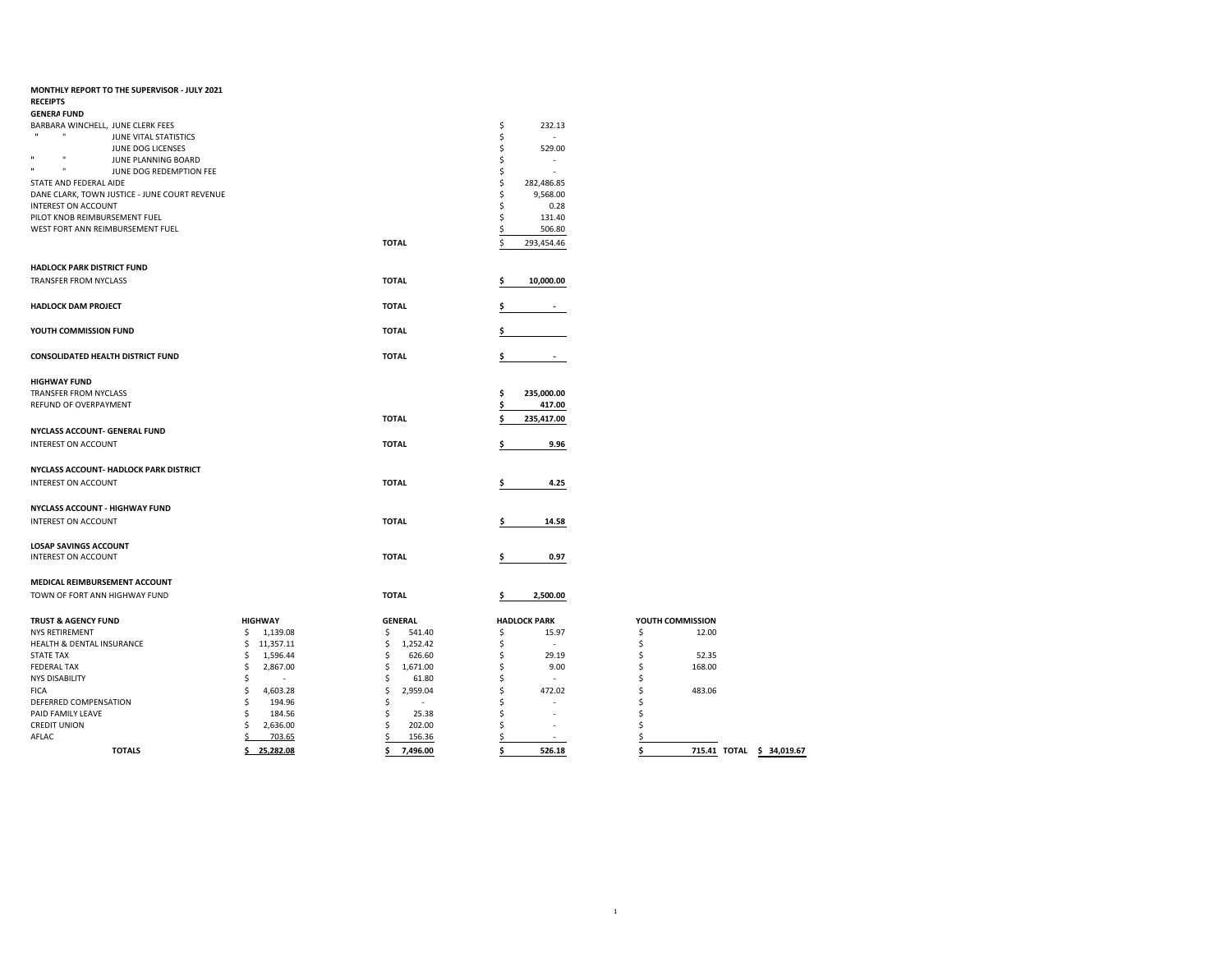| <b>GENERAL FUND</b>                                            |              |    |                          | <b>HIGHWAY FUND-OV (DB)</b>      |              |    |            |
|----------------------------------------------------------------|--------------|----|--------------------------|----------------------------------|--------------|----|------------|
| STATE COMPTROLLER - STATE SHARE OF JUSTICE COURT REVENUE -     |              | \$ | 5,802.00                 | ABSTRACT                         |              | \$ | 156,605.73 |
| PAYROLL                                                        |              | \$ | 19,616.49                | <b>HEALTH INSURANCE</b>          |              | \$ | 13,330.71  |
| <b>TOWN SHARE FICA</b>                                         |              | \$ | 1,479.52                 | PAYROLL                          |              | \$ | 32,440.56  |
| TOWN BOARD EXPENSE                                             |              | \$ | 27.48                    | <b>TOWN SHARE FICA</b>           |              | \$ | 2,301.64   |
| SUPERVISORS EXPENSE                                            |              | \$ | 115.89                   |                                  |              | \$ | 204,678.64 |
| CENTRAL COMMUNICATIONS                                         |              | \$ | 318.81                   |                                  |              |    |            |
| <b>ATTORNEY EXPENSE</b>                                        |              | \$ | 2,836.50                 | <b>HIGHWAY FUND-TW (DA)</b>      |              |    |            |
| TOWN OF FORT ANN HIGHWAY FUND-DUE TO OTHER FUNDS CHIPS REVENUE |              | \$ |                          | ABSTRACT                         |              | \$ | 19,565.93  |
| <b>JUSTICE COURT EXPENSE</b>                                   |              | \$ | 99.33                    | <b>BAN PAYMENT</b>               |              | \$ | $\sim$     |
| <b>TOWN CLERK EXPENSE</b>                                      |              | \$ | 173.73                   |                                  |              | \$ | 19,565.93  |
|                                                                |              | \$ |                          |                                  | <b>TOTAL</b> |    |            |
| TAX COLLECTOR                                                  |              |    |                          |                                  |              | \$ | 222,165.69 |
| AMBULANCE SERVICES                                             |              | \$ |                          |                                  |              |    |            |
| <b>CENTRAL PRINTINGS</b>                                       |              | \$ | 694.22                   | <b>TRUST &amp; AGENCY FUND</b>   |              |    |            |
| SAFETY INSPECTION EXPENSE                                      |              | \$ | 79.14                    | <b>STATE TAX</b>                 |              | \$ | 2,009.18   |
| PLANNING BOARD EXPENSE                                         |              | \$ | 120.00                   | AFLAC                            |              | \$ | 719.28     |
| UNALLOCATED INSURANCE                                          |              | \$ | 415.00                   | <b>FEDERAL TAX</b>               |              | \$ | 4,715.00   |
| ASSESSOR CONTRACTUAL                                           |              | \$ | 9,085.76                 | NYS DISABILITY/PAID FAMILY LEAVE |              | \$ | 624.90     |
| <b>FUEL MANAGEMENT</b>                                         |              | \$ | 233.20                   | <b>CREDIT UNION</b>              |              | \$ | 2,278.00   |
| <b>DOG CONTROL</b>                                             |              | \$ | 11.94                    | RETIREMENT                       |              | Ś  | 1,364.91   |
| <b>TRAFFIC CONTROL</b>                                         |              | \$ | 178.01                   | <b>HEALTH INSURANCE</b>          |              | \$ | 12,504.25  |
| <b>STREET LIGHTS</b>                                           |              | \$ | 155.05                   | NYS DEFERRED COMP                |              | \$ | 159.21     |
| <b>CANAL PERMIT</b>                                            |              | \$ | 1,742.00                 | <b>FICA</b>                      |              | \$ | 8,517.40   |
| HIGHWAY SUPERINTENDENT EXPENSE                                 |              | \$ | 120.00                   |                                  | <b>TOTAL</b> | \$ | 32,892.13  |
| FORT ANN BEACH EXPENSE                                         |              | \$ | 615.94                   |                                  |              |    |            |
| DISABILITY INSURANCE                                           |              | \$ | 61.80                    |                                  |              |    |            |
| HEALTH INSURANCE                                               |              | \$ | 1,158.70                 |                                  |              |    |            |
| <b>BUILDINGS EXPENSE</b>                                       |              | \$ | 1,369.00                 |                                  |              |    |            |
|                                                                |              | \$ | 46,509.51                |                                  |              |    |            |
| <b>HADLOCK PARK DISTRICT</b>                                   |              |    |                          |                                  |              |    |            |
|                                                                |              |    |                          |                                  |              |    |            |
| PAYROLL                                                        |              | \$ | 3,084.87                 |                                  |              |    |            |
| <b>TOWN SHARE FICA</b><br><b>ABTRACT</b>                       |              | \$ | 236.01                   |                                  |              |    |            |
|                                                                |              | \$ | 2,346.19                 |                                  |              |    |            |
|                                                                | <b>TOTAL</b> | \$ | 5,667.07                 |                                  |              |    |            |
| YOUTH COMMISSION FUND                                          |              |    |                          |                                  |              |    |            |
| PAYROLL                                                        |              | \$ | 3,157.05                 |                                  |              |    |            |
| <b>TOWN SHARE FICA</b>                                         | <b>TOTAL</b> | \$ | 241.53                   |                                  |              |    |            |
| <b>ABSTRACT</b>                                                |              | \$ | 35.00                    |                                  |              |    |            |
|                                                                |              | Ś  | 3,433.58                 |                                  |              |    |            |
| <b>HADLOCK DAM PROJECT</b>                                     |              |    |                          |                                  |              |    |            |
|                                                                | <b>TOTAL</b> | \$ | $\sim$                   |                                  |              |    |            |
|                                                                |              |    |                          |                                  |              |    |            |
| <b>CONSOLIDATED HEALTH</b>                                     | <b>TOTAL</b> | \$ | $\overline{\phantom{a}}$ |                                  |              |    |            |
|                                                                |              |    |                          |                                  |              |    |            |
| NYCLASS ACCOUNT - GENERAL FUND                                 |              |    |                          |                                  |              |    |            |
|                                                                |              |    |                          |                                  |              |    |            |
| TRANSFER TO GENERAL FUND                                       | <b>TOTAL</b> | \$ |                          |                                  |              |    |            |
|                                                                |              |    |                          |                                  |              |    |            |
| NYCLASS ACCOUNT-HADLOCK PARK DISTRICT                          |              |    |                          |                                  |              |    |            |
| TRANSFER TO HADLOCK PARK CHECKING                              | <b>TOTAL</b> |    | \$10,000.00              |                                  |              |    |            |
|                                                                |              |    |                          |                                  |              |    |            |
| NYCLASS ACCOUNT - HIGHWAY FUND                                 |              |    |                          |                                  |              |    |            |
| TRANSFER TO HIGHWAY CHECKING ACCOUNT                           | <b>TOTAL</b> |    | \$235,000.00             |                                  |              |    |            |
|                                                                |              |    |                          |                                  |              |    |            |
| <b>LOSAP SAVINGS ACCOUNT</b>                                   |              |    |                          |                                  |              |    |            |
| TRANSFER TO GENERAL FUND PILOT KNOB CONTRIBUTION               | <b>TOTAL</b> | \$ | $\sim$                   |                                  |              |    |            |
|                                                                |              |    |                          |                                  |              |    |            |
| MEDICAL REIMBURSEMENT ACCOUNT                                  |              |    |                          |                                  |              |    |            |
| AC TRANSFER TO CDPHP SETTLEMENTS                               | <b>TOTAL</b> | Ş  | 3,547.34                 |                                  |              |    |            |
|                                                                |              |    |                          |                                  |              |    |            |

| <b>DISBURSEMENTS</b>                                           |           |                                  |            |
|----------------------------------------------------------------|-----------|----------------------------------|------------|
| <b>GENERAL FUND</b>                                            |           | <b>HIGHWAY FUND-OV (DB)</b>      |            |
| STATE COMPTROLLER - STATE SHARE OF JUSTICE COURT REVENUE -     | 5,802.00  | <b>ABSTRACT</b>                  | 156,605.73 |
| PAYROLL                                                        | 19,616.49 | <b>HEALTH INSURANCE</b>          | 13,330.71  |
| <b>TOWN SHARE FICA</b>                                         | 1.479.52  | PAYROLL                          | 32,440.56  |
| <b>TOWN BOARD EXPENSE</b>                                      | 27.48     | <b>TOWN SHARE FICA</b>           | 2,301.64   |
| SUPERVISORS EXPENSE                                            | 115.89    |                                  | 204,678.64 |
| CENTRAL COMMUNICATIONS                                         | 318.81    |                                  |            |
| <b>ATTORNEY EXPENSE</b>                                        | 2,836.50  | <b>HIGHWAY FUND-TW (DA)</b>      |            |
| TOWN OF FORT ANN HIGHWAY FUND-DUE TO OTHER FUNDS CHIPS REVENUE |           | <b>ABSTRACT</b>                  | 19,565.93  |
| <b>IUSTICE COURT EXPENSE</b>                                   | 99.33     | <b>BAN PAYMENT</b>               |            |
| TOWN CLERK EXPENSE                                             | 173.73    |                                  | 19,565.93  |
| TAX COLLECTOR                                                  |           | <b>TOTAL</b>                     | 222,165.69 |
| AMBULANCE SERVICES                                             |           |                                  |            |
| <b>CENTRAL PRINTINGS</b>                                       | 694.22    | <b>TRUST &amp; AGENCY FUND</b>   |            |
| <b>SAFETY INSPECTION EXPENSE</b>                               | 79.14     | <b>STATE TAX</b>                 | 2,009.18   |
| PLANNING BOARD EXPENSE                                         | 120.00    | AFLAC                            | 719.28     |
| UNALLOCATED INSURANCE                                          | 415.00    | <b>FEDERAL TAX</b>               | 4,715.00   |
| <b>ASSESSOR CONTRACTUAL</b>                                    | 9,085.76  | NYS DISABILITY/PAID FAMILY LEAVE | 624.90     |
| <b>FUEL MANAGEMENT</b>                                         | 233.20    | <b>CREDIT UNION</b>              | 2,278.00   |
| <b>DOG CONTROL</b>                                             | 11.94     | RETIREMENT                       | 1,364.91   |
| <b>TRAFFIC CONTROL</b>                                         | 178.01    | <b>HEALTH INSURANCE</b>          | 12,504.25  |
| <b>STREET LIGHTS</b>                                           | 155.05    | NYS DEFERRED COMP                | 159.21     |
| <b>CANAL PERMIT</b>                                            | 1,742.00  | <b>FICA</b>                      | 8,517.40   |
| HIGHWAY SUPERINTENDENT EXPENSE                                 | 120.00    | <b>TOTAL</b>                     | 32,892.13  |
|                                                                |           |                                  |            |